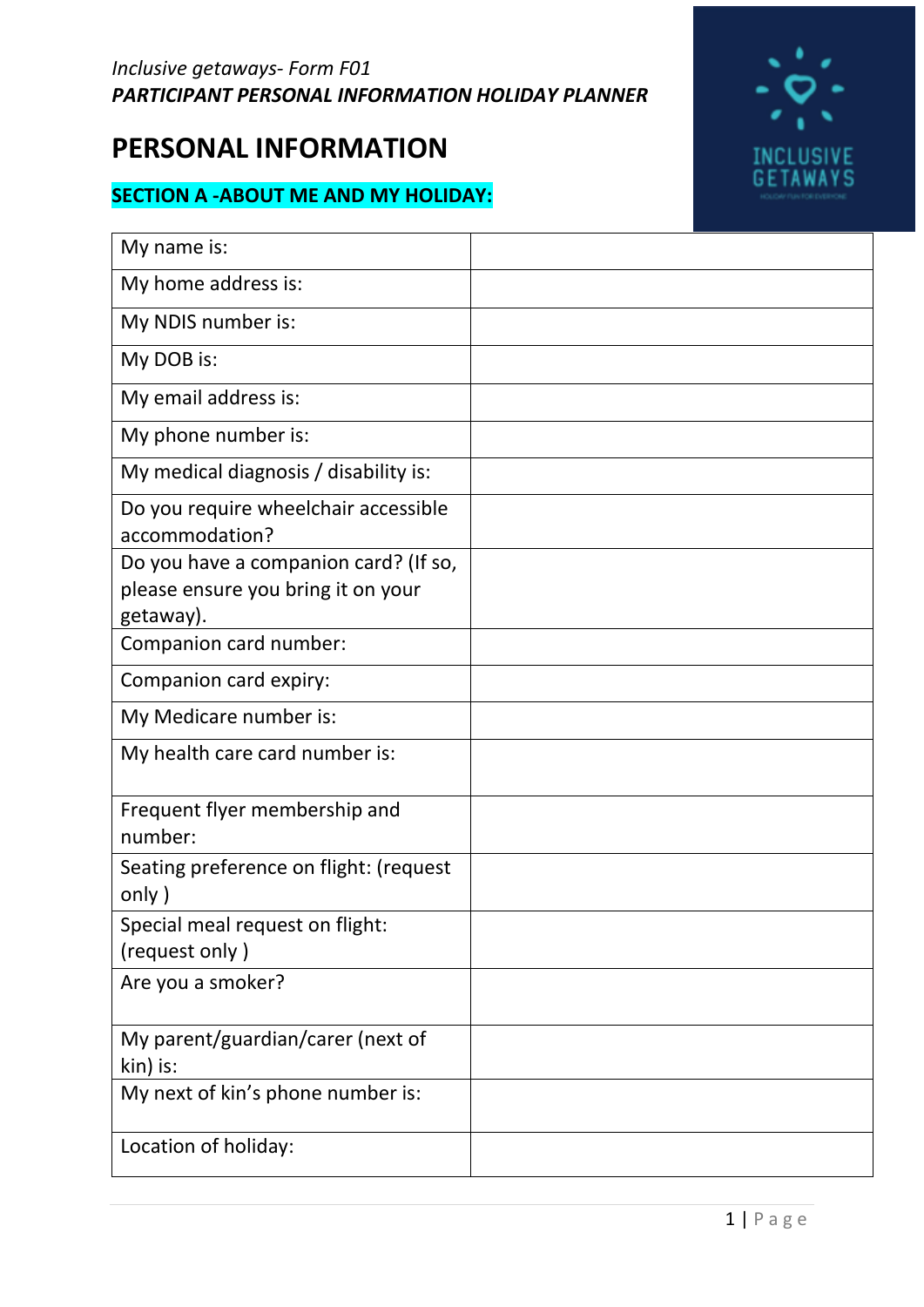

| Departure date: |  |
|-----------------|--|
| Return date:    |  |

#### **SECTION B – ABOUT ME AND MY SUPPORT REQUIREMENTS**

#### **I WILL BE SUPPORTED DURING MY HOLIDAY BY:**

| Family/Friend | Holiday provider support worker |
|---------------|---------------------------------|
| Name:         | Name:                           |
| Phone:        | Phone:                          |
| Email:        | Email:                          |

**The following information is required to best support me and keep me safe on my holiday. Please tick if you have the following forms available and please also attach them:**

| Support:                                                                                                                                                                                                 | <b>Yes</b><br>(please)<br>tick): | No/not<br>available<br>(please)<br>tick): | <b>Additional</b><br>comments: |
|----------------------------------------------------------------------------------------------------------------------------------------------------------------------------------------------------------|----------------------------------|-------------------------------------------|--------------------------------|
| Client risk management plan.<br>Staff are required to review the<br>persons client risk profile if the<br>person is going a holiday<br>destination. Attach a copy of the<br>client risk management plan. |                                  |                                           |                                |
| <b>Communication profile.</b><br>Please attach if applicable.                                                                                                                                            |                                  |                                           |                                |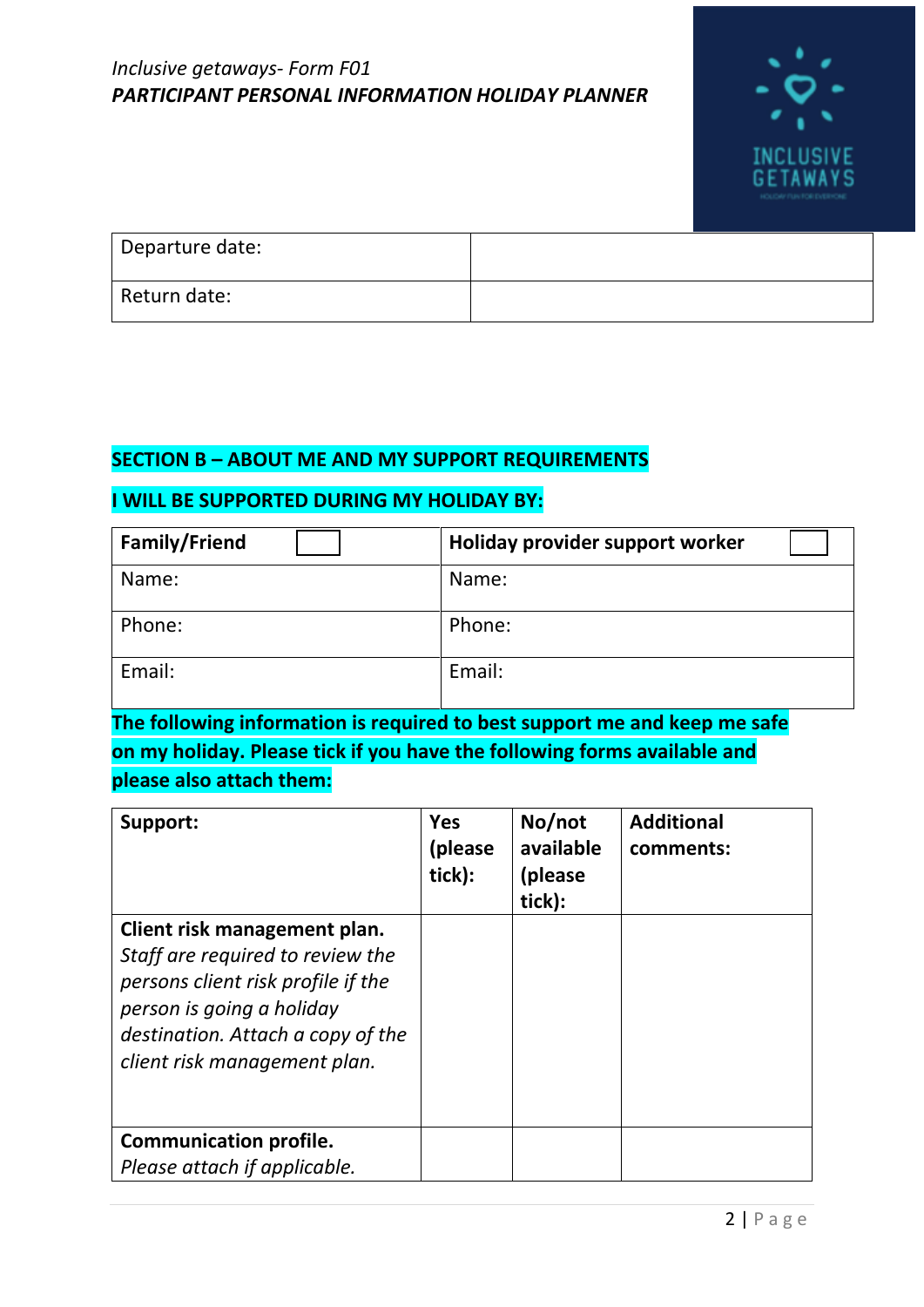

| <b>Medication plan/chart.</b>     |  |  |
|-----------------------------------|--|--|
| Ensure that Webster packs for all |  |  |
| medication are clearly labelled   |  |  |
| and arranged ready for the        |  |  |
| departure date.                   |  |  |
| Mealtime management plan.         |  |  |
| Please attach any mealtime        |  |  |
| management charts and include     |  |  |
| any food allergies.               |  |  |
| Health care.                      |  |  |
| Please attach any private or      |  |  |
| public health care plans and      |  |  |
| account details.                  |  |  |
| Epilepsy management plan.         |  |  |
| Please attach if applicable.      |  |  |
| Asthma management plan.           |  |  |
| Please attach if applicable.      |  |  |
| Diabetes management plan.         |  |  |
| Please attach if applicable.      |  |  |
|                                   |  |  |
| Bowel management plan.            |  |  |
| Please attach if applicable.      |  |  |
|                                   |  |  |
| <b>Manual handling plan.</b>      |  |  |
| Please attach if applicable.      |  |  |
|                                   |  |  |
| Any other plans.                  |  |  |
| Please attach if applicable.      |  |  |
|                                   |  |  |

# **Activities that I need assistance with for my daily living:**

| TASK:        | <b>YES (PLEASE</b><br>TICK): | <b>NO (PLEASE</b><br>TICK): | <b>ADDITIONAL</b><br><b>COMMENTS:</b> |
|--------------|------------------------------|-----------------------------|---------------------------------------|
| Manage money |                              |                             |                                       |
| Run a shower |                              |                             |                                       |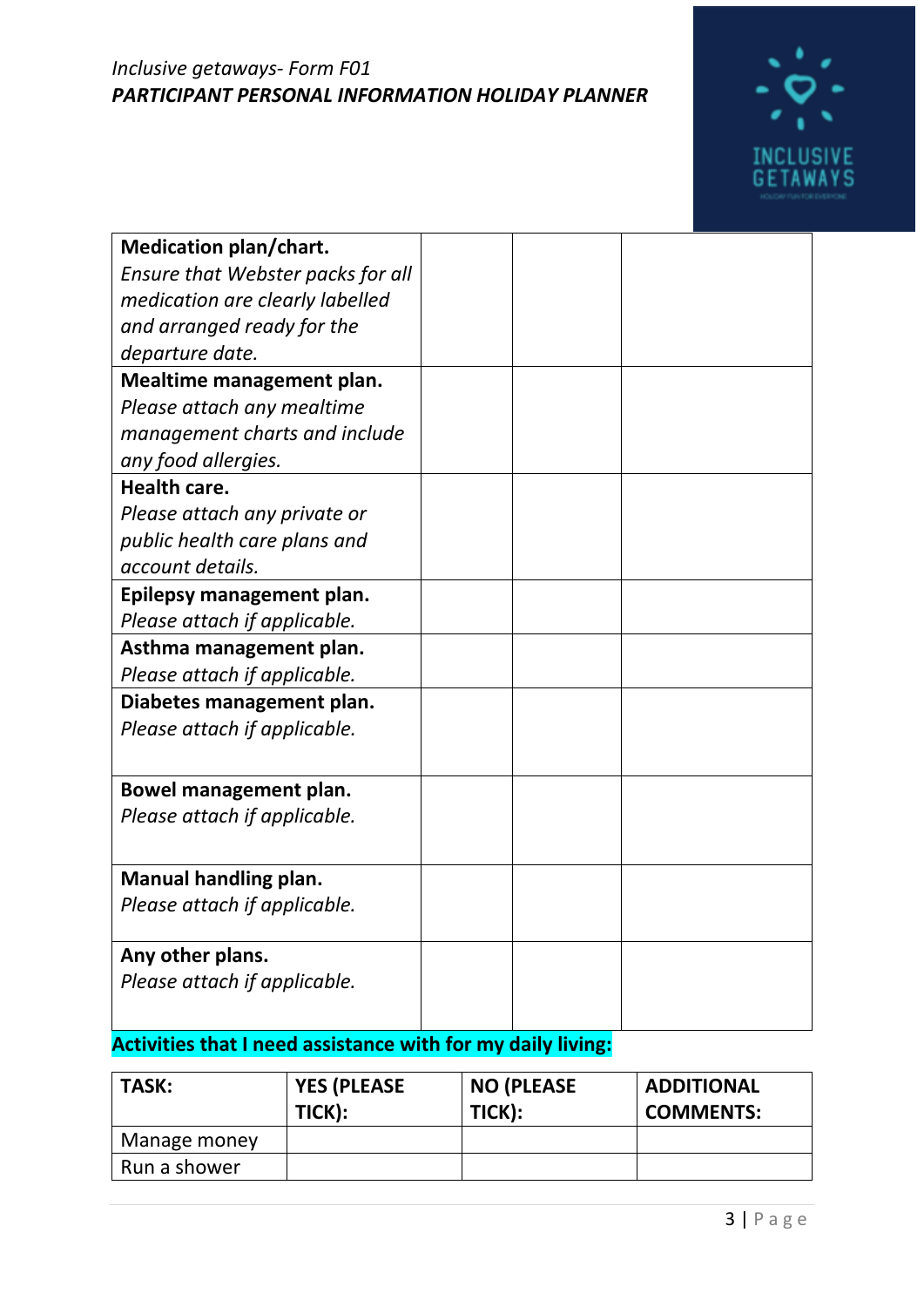

| Wash body              |  |  |
|------------------------|--|--|
| Dry body               |  |  |
| <b>Toilet</b>          |  |  |
| Brush teeth            |  |  |
| <b>Dressing</b>        |  |  |
| Shoes and socks        |  |  |
| (laces)                |  |  |
| Wash hair              |  |  |
| Brush hair             |  |  |
| Shaving                |  |  |
| Mobility               |  |  |
| independent            |  |  |
| Menstrual care         |  |  |
| Afraid of the dark     |  |  |
| <b>Bedtime routine</b> |  |  |
| Medication             |  |  |
| administration         |  |  |
| Do you need            |  |  |
| support with           |  |  |
| your valuable          |  |  |
| items?                 |  |  |

# **VALUABLE ITEMS**

|                                  | <b>Yes</b><br>(Please<br>tick) | <b>No</b><br>(please<br>tick) | <b>Additional comments:</b><br>What is the item? |
|----------------------------------|--------------------------------|-------------------------------|--------------------------------------------------|
| Are you bringing<br>value items? |                                |                               |                                                  |
|                                  |                                |                               |                                                  |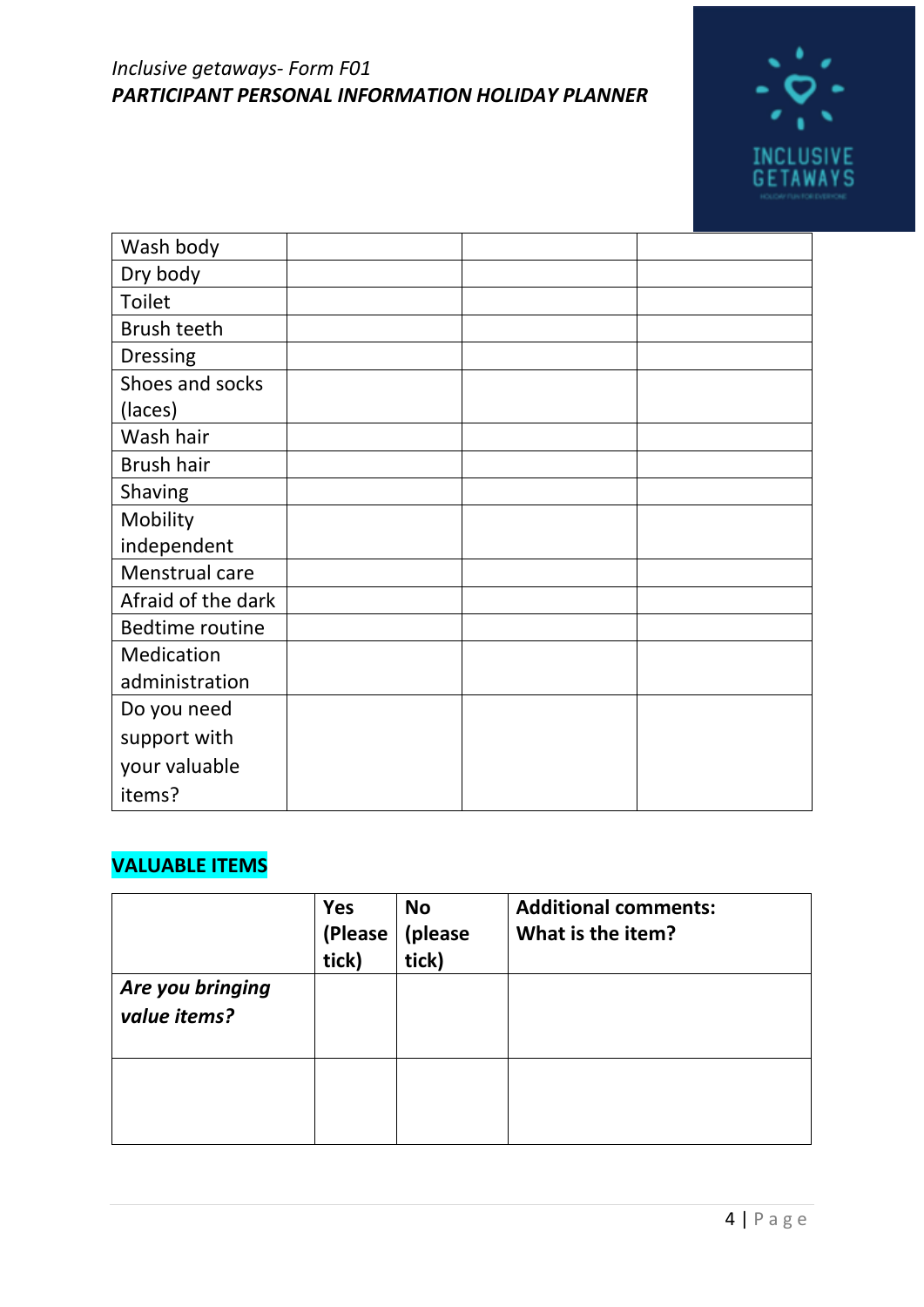

# **ALCOHOL POLICY**

|                                                                                                  | <b>Yes</b><br>(Please<br>tick) | <b>No</b><br>(please<br>tick) | <b>Additional comments:</b> |
|--------------------------------------------------------------------------------------------------|--------------------------------|-------------------------------|-----------------------------|
| Does the client have<br>an alcohol policy in<br>place?<br><b>Please attach if</b><br>applicable. |                                |                               |                             |

# **SECTION C – EMERGENCY CONTACTS**

| <b>CONTACT</b>      | <b>NAME</b> | <b>MOBILE NUMBER</b> |
|---------------------|-------------|----------------------|
| Parent/ guardian    |             |                      |
| Support coordinator |             |                      |

## **MEDICAL CONTACTS**

| Doctors name:    |  |
|------------------|--|
| Doctors number:  |  |
| Doctors address: |  |

# **TRAVEL AND MEDICAL INSURANCE** *\*Travel insurance is compulsory for cruising,*

*domestic flights and international travel. \**

| Insurance provider: |  |
|---------------------|--|
| Policy number:      |  |
| Contact number:     |  |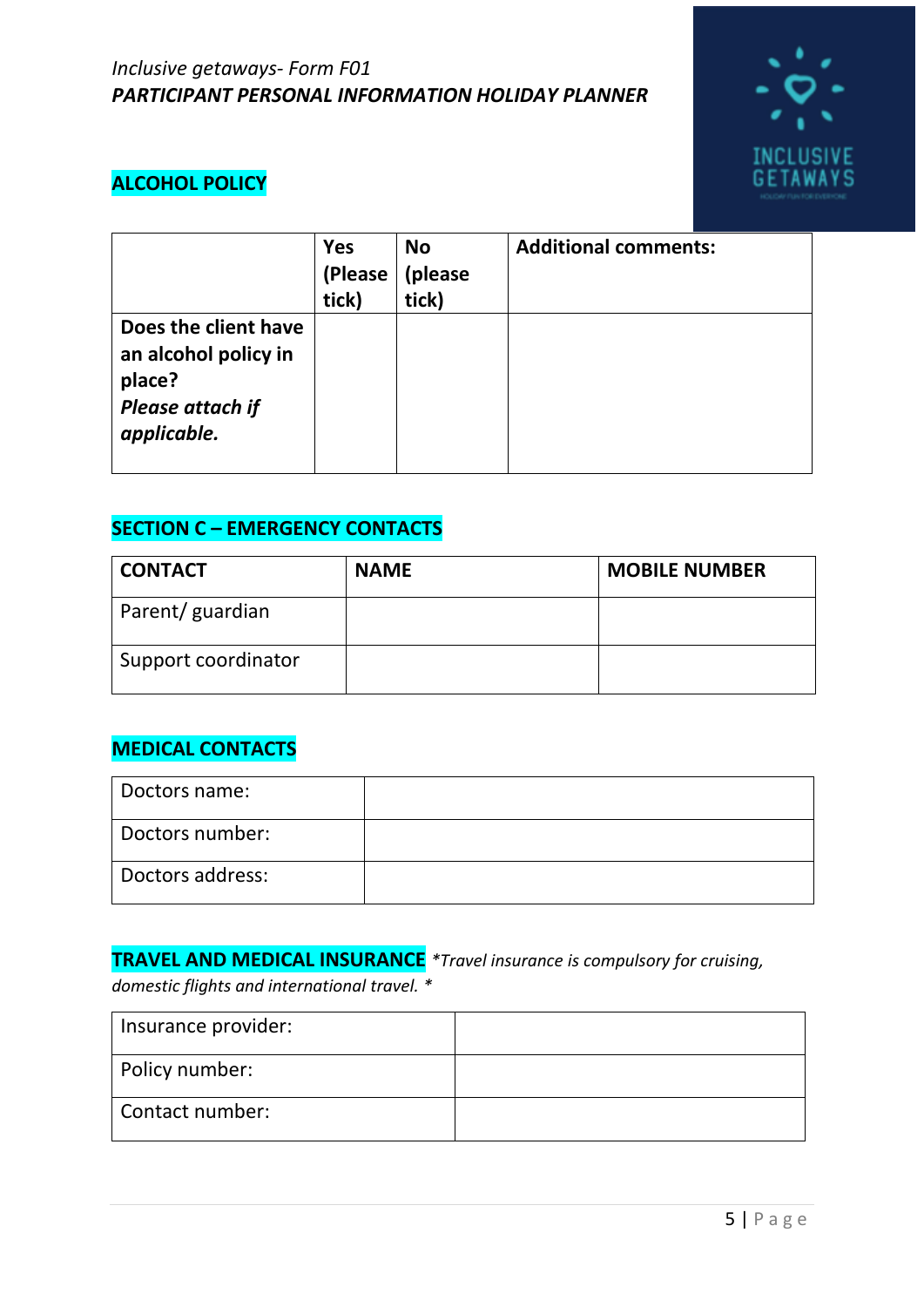

# **IMPORTANT INFORMATION & BOOKING TERMS AND CONDITIONS**

## **Eligibility**

Inclusive Getaway's specialise in providing supported holidays & respite options for Australian's living with a disability. Our services provide support for travellers with a NDIS registered physical, mental or intellectual disability.

Whilst we respect everyone's right to enjoy a holiday, Inclusive Getaway's needs to strictly asses' participants individual requirements and circumstances to ensure a safe and enjoyable experience. Inclusive Getaways will make every effort to find suitable supports to appropriately offer a quality service, however if we aren't able to provide this service at an exceptional standard for you we will support you in finding another service that is suitable.

### **Bookings & Cancellations**

Inclusive Getaways manages all bookings on a "first in first served basis". Eligibility is assessed from information supplied in the Holiday Application Form. Our Holiday Application Form records important information relating to routines, medications, behaviour support plans, passport validity, travel insurance records, epilepsy plan management, emergency contacts etc. Please ensure your form is filled out and returned to Inclusive Getaways with your signed service agreement.

Once eligibility is confirmed travellers are listed for their selected tour. Positions are held for 14 days pending payment of holiday deposit. Bookings are guaranteed on payment of deposit. If selected holidays are full, travellers will be directed to other suitable tour options. Holiday costs once paid and completely non-refundable. Cancellation fee is 100% of the travel costs only. Support bookings are separate and apply to the 60-day rule.

### **Home Visits & Special Care Travel Service**

Due to our unique mobile model we can come and meet with you in your own home or a place that is more comfortable to assist with your holiday booking. Travel fees may apply and will be quoted on contact. Inclusive Getaways also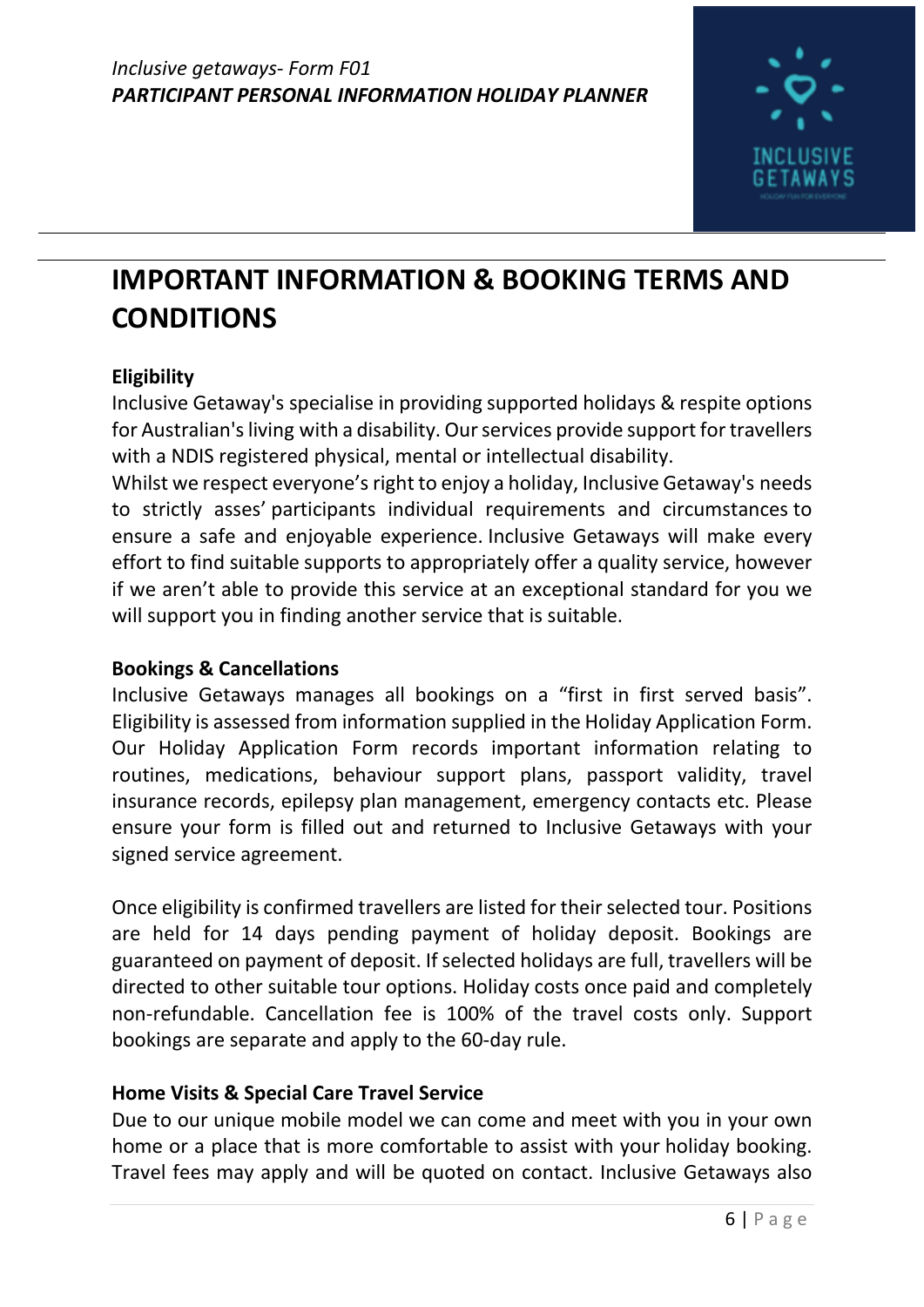specialise in independent travel bookings for client's who require special service support when travelling including flight assistance with the special care team, mobility friendly accommodation and other requests pertaining to your comfort whilst on holiday.



#### **Travel Insurance**

Travel Insurance is to be purchased by the participant prior to the departure. This is compulsory for all cruising, domestic flights and international travel. Inclusive getaways hold no responsibility or financial liability where the travel insurance would generally cover the costs that arises due to unforeseen circumstances if travel insurance is not purchased.

### **Shared accommodation or twin bedding**

If a participant agrees to twin bedding style or shared accommodation layout, Inclusive getaways holds no responsibility for any actions or conduct after the staff's day shift is finished or when the staff is asleep.

#### **Entering and Exiting the Service**

The first holiday booking is considered entry to the service. A Holiday Application Form is required to be completed or updated every 18 months, or sooner if information changes. This can be completed by the traveller, their carer, family member, significant other or advocate. Terms and Conditions are required to be signed for each tour and a Service Agreement is valid for the duration of the plan. Should either party wish to end the Service Agreement they must give 60 days' written notice and apply to all conditions set out in the Inclusive Getaways cancellation policy that you'll find on the booking confirmation. If either party seriously breaches this Service Agreement the requirement of notice will be waived. NDIS plans are required and are used to identify and support holiday goals. Travellers can re-access the service at any time by booking on a holiday and ensuring all paperwork is up to date.

### **Covid-19 Clause:**

Inclusive Getaways will not be liable or take responsibility for incidences that occur related to the Covid-19, including travel bans, closure of tourist sites and parks, insurance coverages, cancellation fees or any incident that results in you are becoming sick while travelling.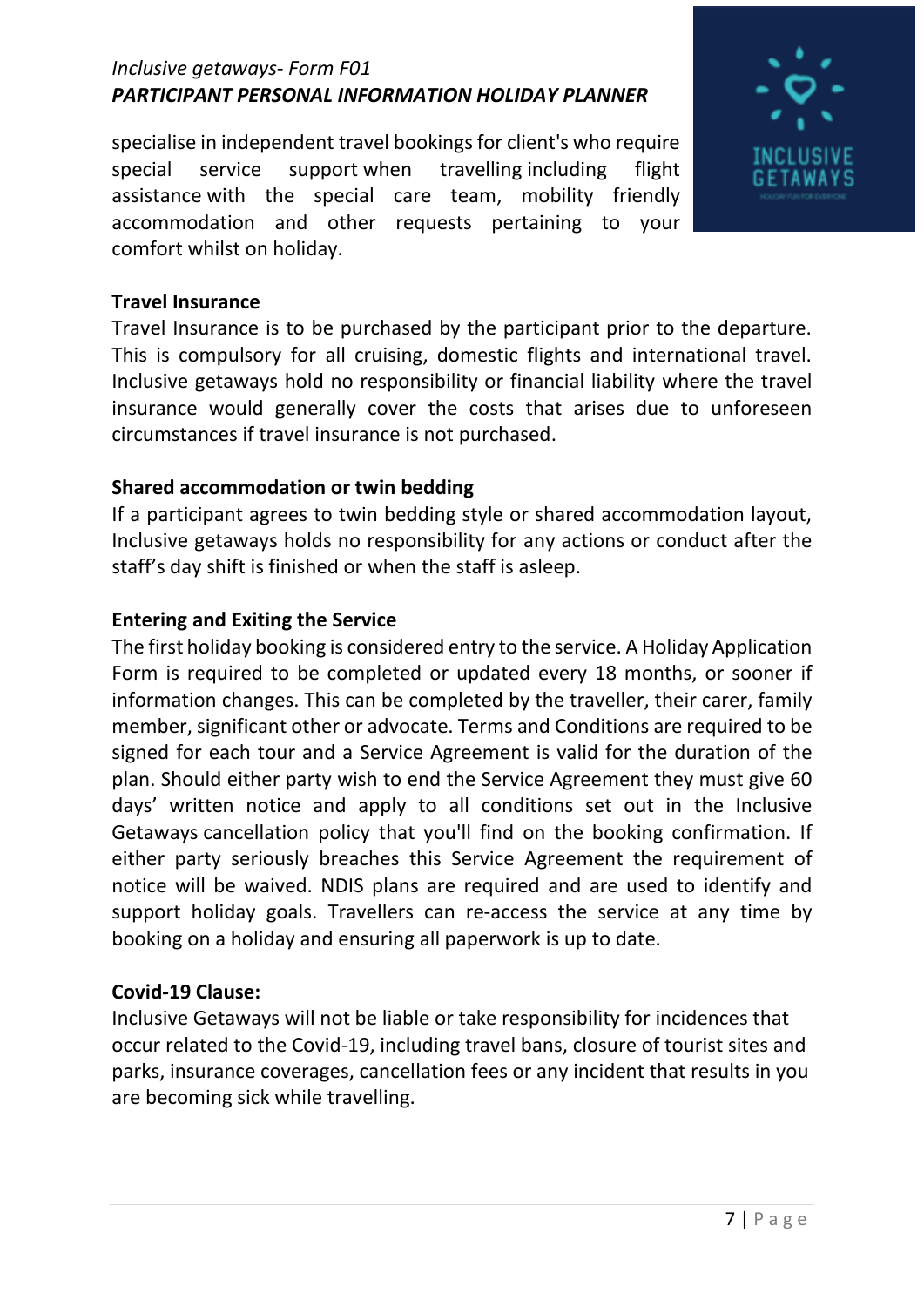Your decision to travel is independent of Inclusive Getaways and we have given you information to access up to date advice from www.smarttraveller.com.au for Australians travelling.



Your decision to travel is **not** influenced by Inclusive Getaways or Inclusive Getaways staff. You have decided to travel knowing the up to date and current information regarding Covid-19 and the national travel advice provided by [www.smarttraveller.com.au](http://www.smarttraveller.com.au/) and the government.

If you have any further questions relating to your trip, please contact us on 1300155683. You can contact us if you wish to cancel, amend/reschedule or ask for anything related to the costings of changing your holiday plans.

If your inquiry relates to Covid-19 specifically, please contact your GP and for travel advice please check Smartraveller. We cannot give you medical or government advice and take no responsibility for outcomes related to these inquiries. For all Travel Insurance queries please contact your travel insurance provider.

Please note as per our terms and conditions we hold a 60-day cancellation penalty for support service charged from your plan. All travel bookings are nonrefundable. This information is advised on your holiday planner form.

I Getaways does not take responsibility or liability for any circumstances arising from the Covid -19. I understand that I have been informed of where to find up to date and professional information and I am responsible for my decision and the outcomes of travelling.

Name of client/carer………………………………………………………………….

Signature

Date\_\_\_\_\_\_\_\_\_\_\_\_\_\_\_\_\_\_\_\_\_\_\_\_\_\_\_\_\_\_\_\_\_\_\_\_\_\_\_\_\_